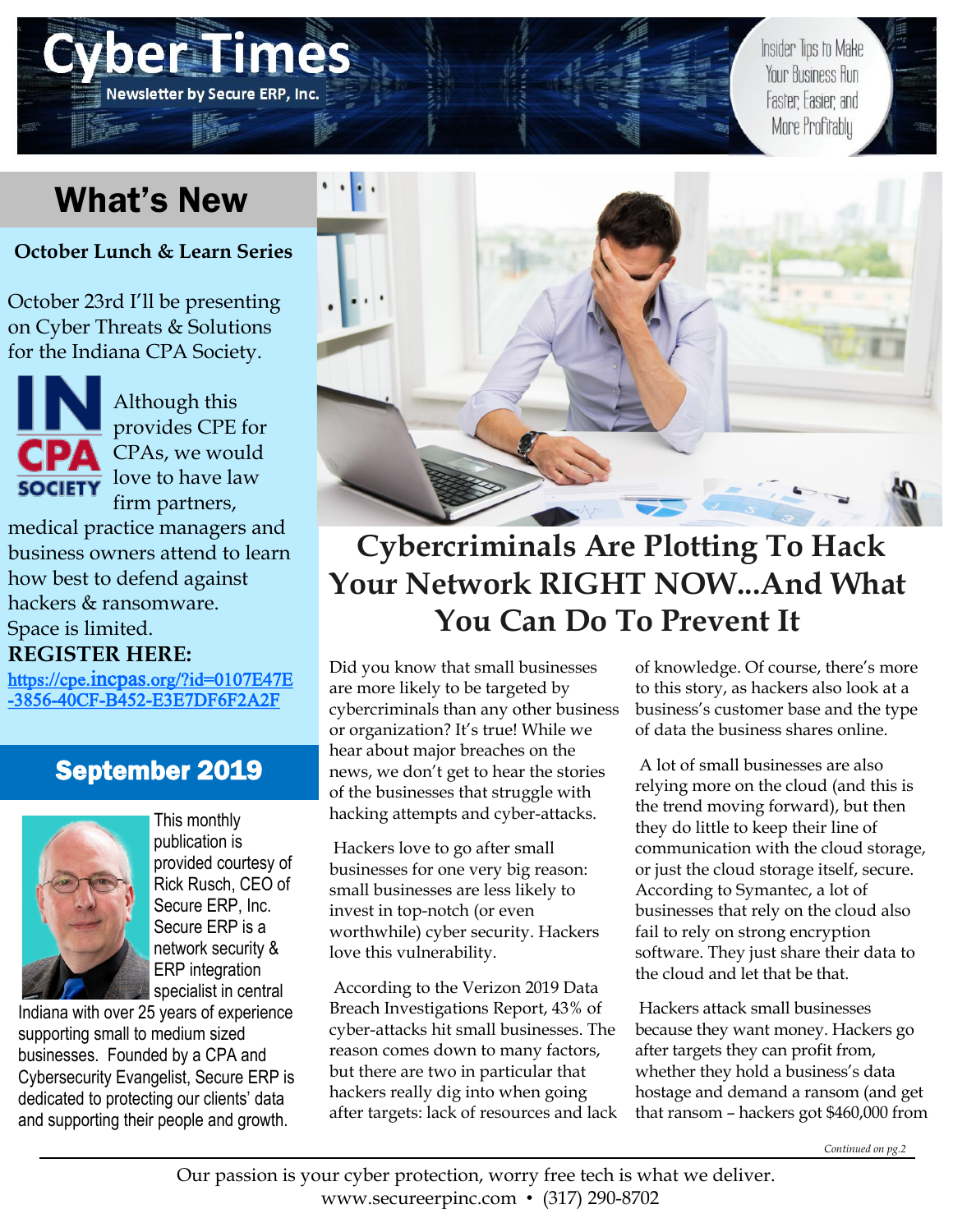*Continued from pg.1*

Lake City, Florida, officials after a ransomware attack on government computers, and that wasn't the only Florida city to pay!), or by stealing customer data and either selling it on the dark web or black market, or using it for themselves.

The Verizon report also looked at the types of businesses that are targeting. The top three are:

- Public administration (23,399 reported incidents and 330 confirmed data disclosure)
- Information services (1,094 reported incidents and 155 confirmed data disclosure)
- Financial and insurance (927 reported incidents and 207 confirmed data disclosure)

They go after these types of businesses because this is where they can make their money – and it's where they've discovered the most vulnerability. However, while these types of businesses represent the top three, there are *many* more. *Every* type of business is targeted. Some businesses make it past the attack unscathed, but many don't. Their data is compromised in one way or another.

Why are small businesses are targeted so much? It's a numbers game. Hackers know most small businesses lack good cyber security. This makes these businesses easier

**"First and foremost, you have to realize YOU are a target. It doesn't matter if you've never been hacked before."**

targets. Target enough of them, and you're going to make some serious money (from selling stolen data or paid ransoms).

So, what can you do about this? How can you protect your network? First and foremost, you have to realize YOU are a target. It doesn't matter if you've never been hacked before. It just means the hackers haven't gotten to you yet. Once you realize this, you can go to work and get your business ready for the eventual attack.

This is where a risk assessment can do a lot of good. You may already have some security measures in place, but do you know how effective those measures are? You need to know where your holes are so you can plug them and then reinforce them. You don't want just a wall around your business, you want an entire ocean.

But it doesn't end there. One of the most powerful tools against hackers and cybercriminals is knowledge. Next to securing your business, the best thing you can do is train your employees on understanding cyber security and the threats that exist to harm the business they work for. Your team MUST know how to identify phishing schemes, fraudulent websites and virus scams, then stay regularly updated on the threats out there. (And don't forget using complex passwords that are locked away in a password vault or manager to add another layer of security).

On top of this, work with an IT team who knows what they're doing. It's one thing to tackle this all by yourself, as many businesses do, but it's another to work with an experienced IT security firm. If you go it alone, you might miss something or you might not fully understand the security you have in place. Having an outsourced team of pros means you're one step ahead of the hackers.

# **Free Report: What Every Small-Business Owner Must Know About Protecting And Preserving Their Company's Critical Data And Computer Systems**

#### **PROTECT YOUR NETWORK** "What Every Business Owner Must Know About Protecting and Preserving Their<br>Network"

This report will outline in plain, nontechnical English the common mistakes that many smallbusiness owners make with their computer networks that cost them thousands in lost sales, productivity and computer repair bills, and will provide an easy, proven way to reduce or completely eliminate the financial expense and frustration caused by these oversights.

Don't Trust Your Company's **Critical Data And Operations To Just Anyone!** 

**Download your FREE copy today at www.secureerpinc.com/protect or call our office at (317) 290-8702.**

Our passion is your cyber protection, worry free tech is what we deliver. www.secureerpinc.com • (317) 290-8702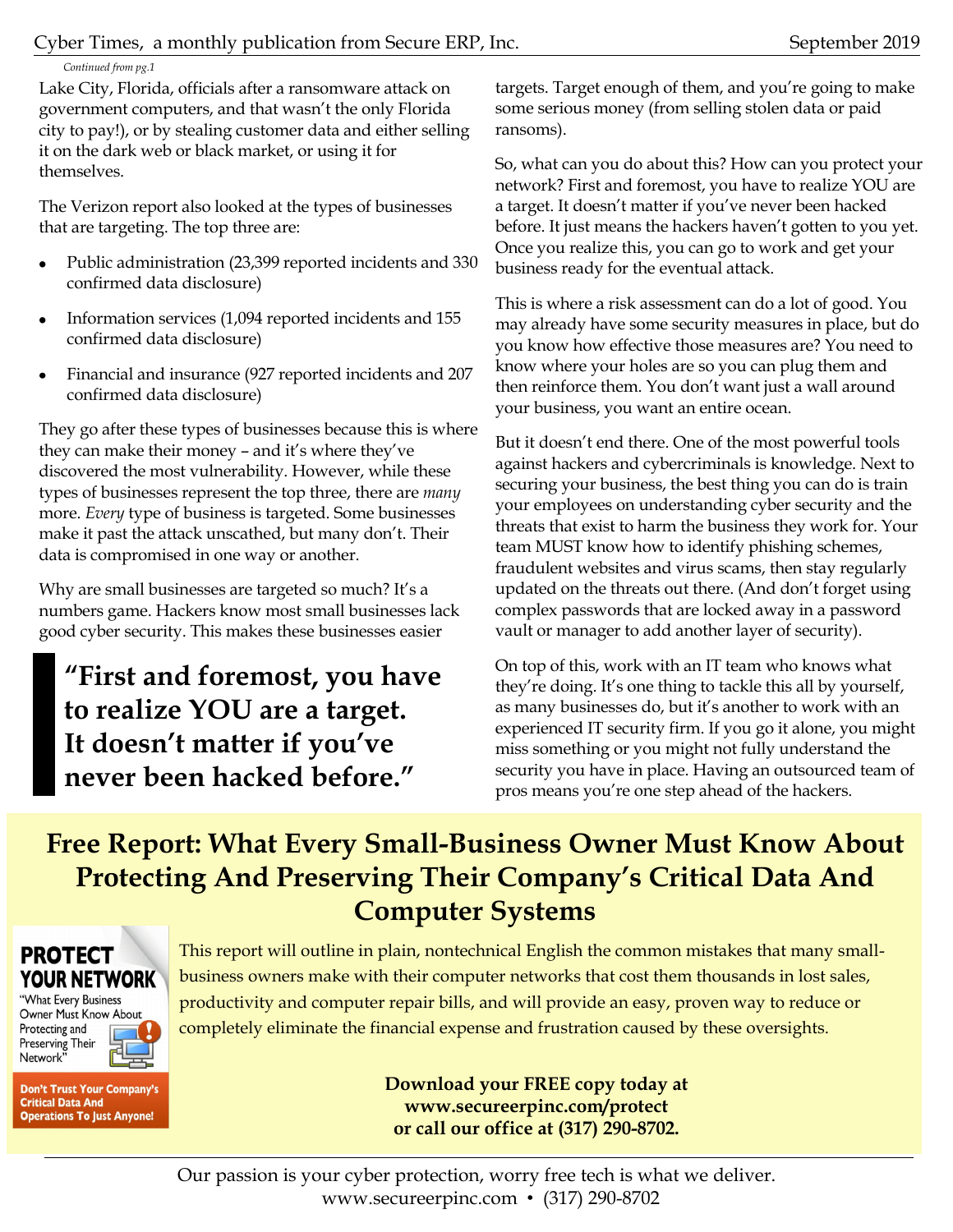# Cyber Security TIPs

# **IT Cyber Security MYTH**

"My IT guy has this covered."

Why do I believe your IT guy may not have you as covered as you believe you are? This 2017 survey found the following:

## **85% of MSPs (IT firms) don't offer their customers a single security service offering.**

Want another reason why this is likely the case? IT and cybersecurity professionals have different goals. IT Pros have **VALUE** based goal while Cybersecurity guys like myself have **RISK** based goal. Just like audit & tax professionals, both may be a CPA, but they focus on completely different objectives.

If you like your present IT service, KEEP it. However, be certain your risk (both financial & cyber) is addressed by a professional with this objective in mind.

Last indication you may not be protected as well as you should be. If your company doesn't have a continuing security awareness training system in place, you're missing the very best protection cheap money can buy. I guarantee the cost will be less than your monthly coffee service. $-R^2$ 

# **Ways Smart People Blow 5 The Close**

The weirdest thing happens when it's time to close a deal. Smart people turn to mush! I've seen it a hundred times. Here are some common ways smart people blow the close.

#### **1. HIT MUTE**

I was with a colleague in the boardroom of a billionaire CEO of the #1 company in his industry. Right after the CEO talked about the ways he wanted our help, my colleague had the chance to close the deal and help this great entrepreneur achieve his vision. Rather than bring it to a close, my colleague's mind hit Mute. Silence. Twenty seconds of silence while the client expected to wrap up the conversation and close this deal! My colleague recovered, and we ended up with a happy outcome. Clients want help wrapping up a conversation and turning to an action plan. Don't just sit there! Close the deal!

#### **2. DON'T IMPOSE**

I was in another boardroom with another colleague late in the day. My colleague did an amazing job of using reflective listening techniques to help the CEO identify his biggest leadership challenges. And then my colleague let the meeting end with no next steps. Afterward, I asked, "Why didn't you close him on the next step you want to take to solve the problems you just identified?" My colleague said, "I didn't want to impose! I didn't want to turn it into a sales call." I was like, "Impose? How is helping a CEO solve his #1 problem imposing!" That one didn't turn out well for us.

#### **3. DAZZLE WITH COMPLEXITY**

One of my other colleagues is a ninja at turning a trusted advising conversation into an actual project. But she was not always this good! In the early days, she talked at 90 mph, offering complex, nuanced analyses sprinkled with long, multipart questions. Her intent was to show how smart she was and dazzle clients into hiring us, but clients felt they couldn't get a word in edgewise. This is a common pitfall for smart people who come out of consulting backgrounds.



#### **4. WIN THE ARGUMENT**

One of my colleagues put his hand up like a "stop" gesture in the face of our client. The consultant said, "Let me stop you there. I think your logic doesn't hold. The data tell a different story. Here is why …" The client was not impressed with the posture. Serving clients is not about winning arguments; it's about understanding the client and figuring out how to get them what they want. You are on the same team. If you forget this, you may win the argument but lose the deal.

#### **5. STAY SAFELY VAGUE**

When I was hiring a law firm many years ago, I had a specific goal of designing an employee stock purchase program. I wanted to know the steps in drafting the plan, how long it would likely take and how much it would likely cost. The bad lawyers stayed "safely vague": "Well, that all depends." I felt like saying, "Well, no kidding, but I'm trying to get a rough estimate of the time and cost of designing this plan." The good lawyers said things like, "I'm going to ask a few questions, and I'm happy to give you an estimate for how long this project might take, how much it's likely to cost, and I'll tell you the things that will affect the time and cost." Be specific. Clients like it when you offer specifics that will help them achieve their goals.



*Geoff Smart is chairman and founder of ghSMART. Geoff is co-author, with his colleague Randy Street, of the* New York Times *best-selling book,* Who: A Method For Hiring, *and the author of the No. 1* Wall Street Journal *best seller* Leadocracy: Hiring More Great Leaders (Like You) Into Government*. Geoff co-created the Topgrading brand of talent management. He is the founder of two 501(c)(3) not-for-profit organizations. SMARTKids Leadership Program™ provides 10 years of leadership tutoring, and the Leaders Initiative™ seeks to deploy society's greatest leaders into government. Geoff earned a BA in Economics with honors from Northwestern University, and an MA and PhD in Psychology from Claremont Graduate University.*

Our passion is your cyber protection, worry free tech is what we deliver. www.secureerpinc.com • (317) 290-8702